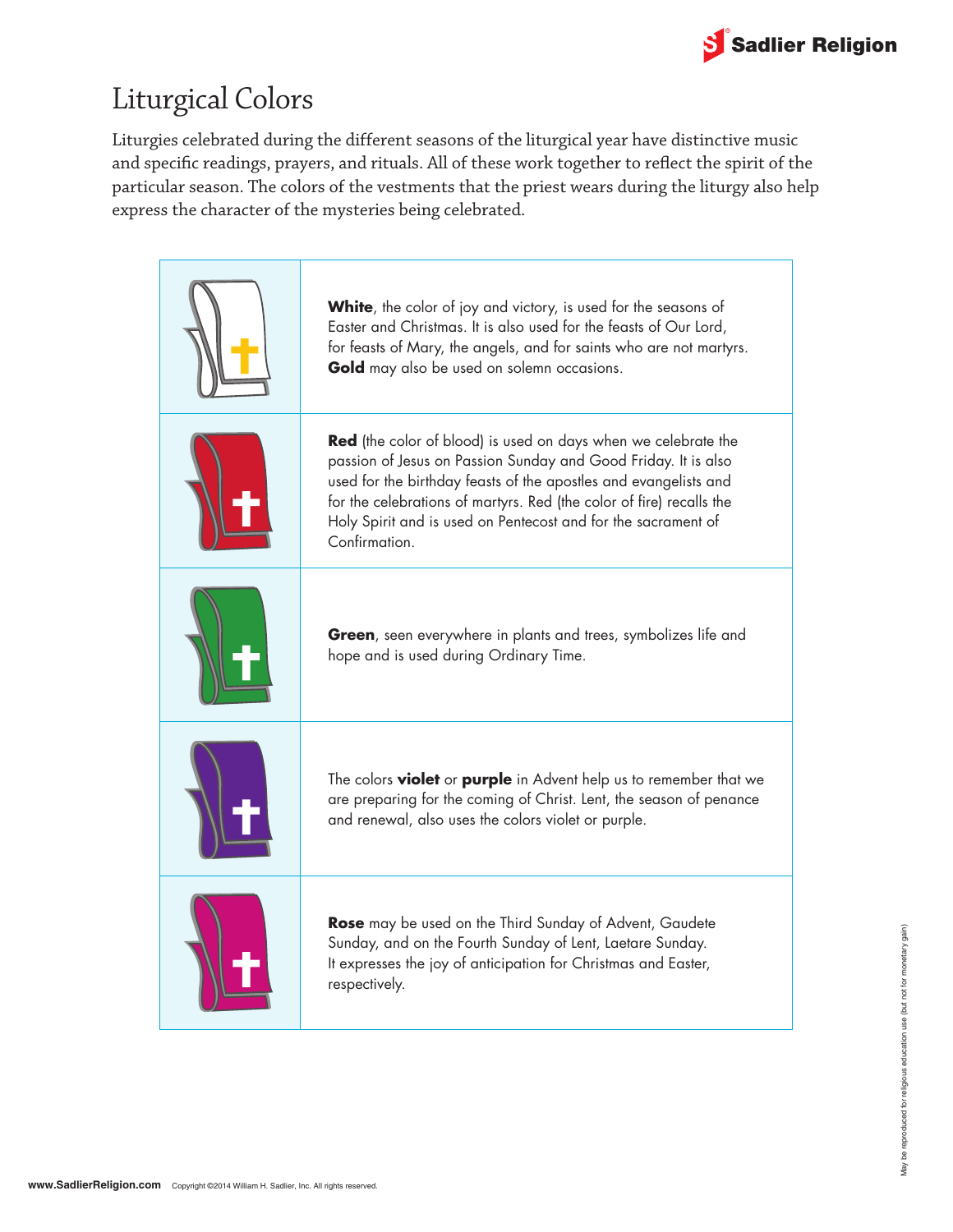

# Liturgical Colors Activity

Directions: Use crayons, colored pencils or markers to color the vestment for each season.